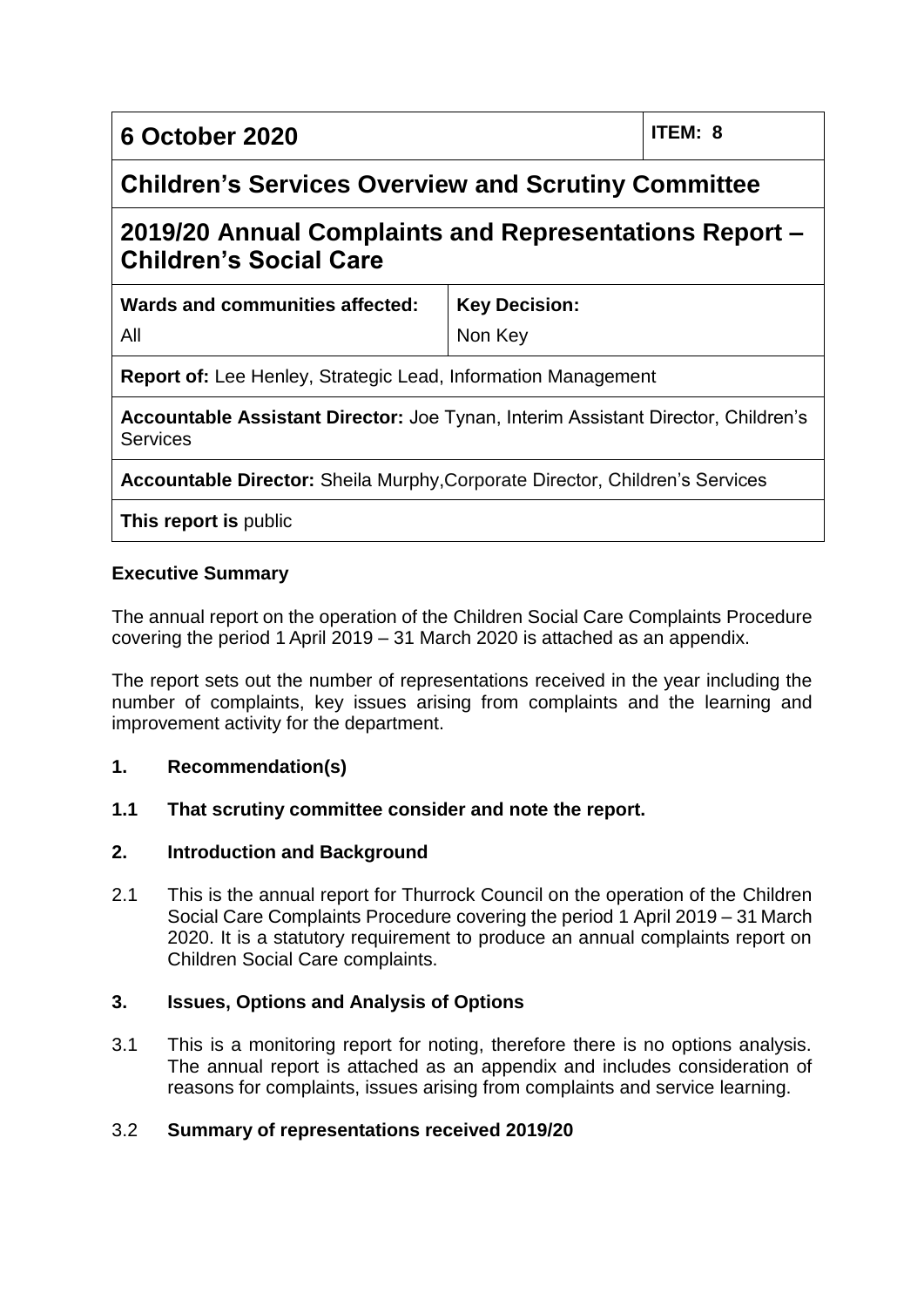#### 3.2.1 The following representations were received during 2019-2020:

- 30 Compliments
- 65 Initial feedback
- 17 Complaints
- $\bullet$  3 LGO
- 15 MP Enquiries
- 22 Members Enquiries

Further details are summarised within the Appendix.

#### 3.3 **Local Government & Social Care Ombudsman**

There were 3 LGO complaints/enquiries received during the reporting period. Further details are summarised within the Appendix.

#### 3.4 **Learning from Complaints**

Complaints and feedback provide the service with an opportunity to identify things that can be improved; they provide a vital source of insight about people's experience of social care services.

Upheld complaints are routinely analysed to determine themes and trends and services are responsible for implementing learning swiftly. Further details are outlined in the appendix.

#### **4. Reasons for Recommendation**

4.1 It is a statutory requirement to produce an annual complaints report on children social care complaints. It is best practice for this to be considered by Overview and Scrutiny. This report is for monitoring and noting.

#### **5. Consultation (including Overview and Scrutiny, if applicable)**

5.1 This report has been agreed with the Children Social Care senior management team. Consideration of complaints issues and learning and improvement arising from them are identified as an ongoing priority in the report.

#### **6. Impact on corporate policies, priorities, performance and community impact**

6.1 All learning and key trends identified in the complaints and compliments reporting have a direct impact on the quality of service delivery and performance. The reporting ensures that valuable feedback received from service users and carers is captured effectively and regularly monitored with the primary focus on putting things right or highlighting and promoting where services are working well.

#### **7. Implications**